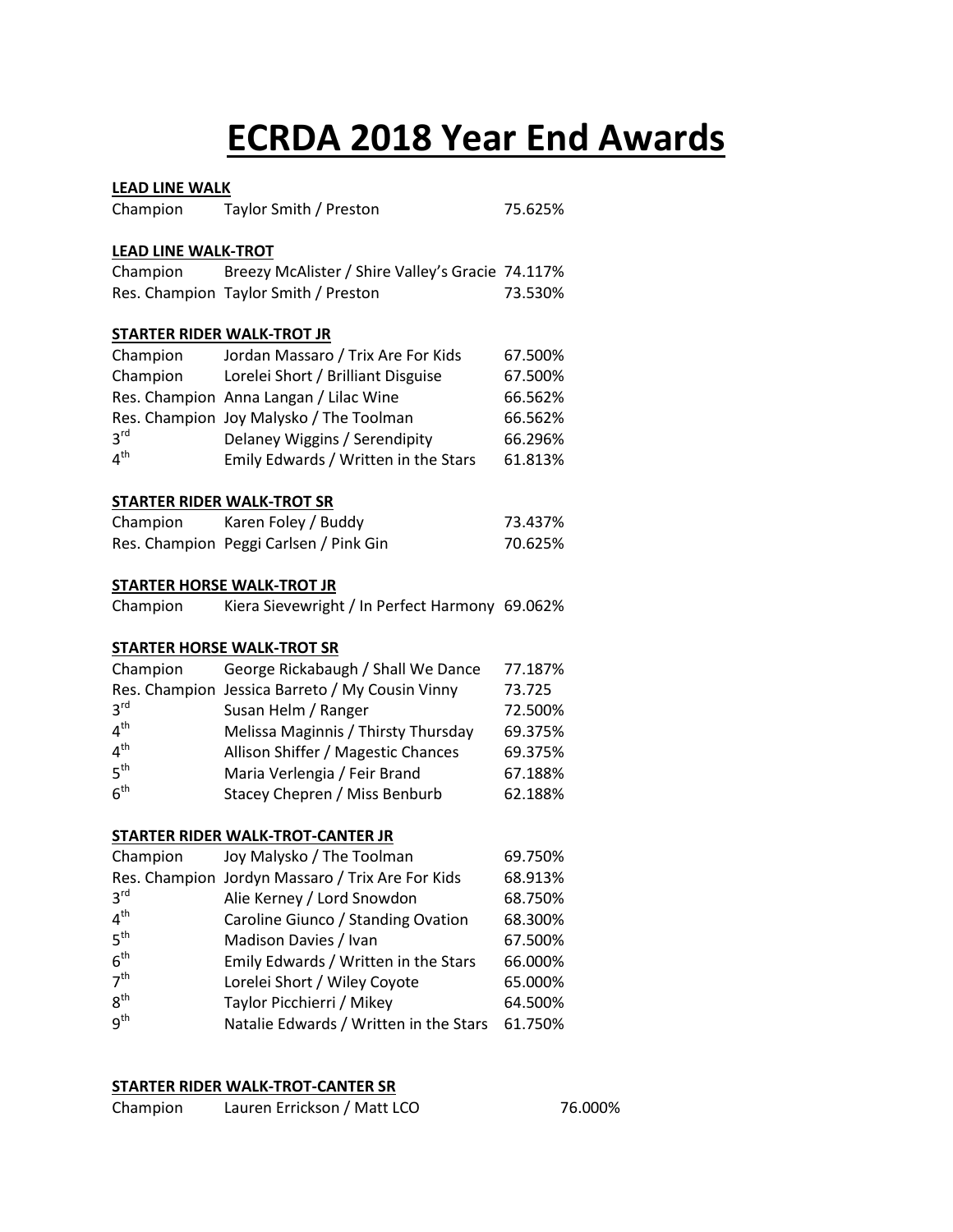#### **STARTER HORSE WALK-TROT-CANTER JR**

| Champion                           | Mallory Kirst / Absolute Wink                           | 66.521% |
|------------------------------------|---------------------------------------------------------|---------|
| Champion                           | Kiera Sievewright / In Perfect Harmony                  | 66.521% |
|                                    | Res. Champion Marley McCourt / Dancing In The Moonlight | 65.750% |
|                                    |                                                         |         |
|                                    | <b>STARTER HORSE WALK-TROT-CANTER SR</b>                |         |
| Champion                           | Jessica Barreto / My Cousin Vinny                       | 71.957% |
|                                    | Res. Champion Allison Shiffer / Majestic Chances        | 70.217% |
| <b>TRAINING LEVEL JR</b>           |                                                         |         |
| Champion                           | Samantha Puccio / Golden Girl                           | 68.695% |
|                                    | Res. Champion Brianna Warner / Pastel de Manzana        | 67.692% |
| 3 <sup>rd</sup>                    | Aidan Short / Brilliant Disguise                        | 67.391% |
| 4 <sup>th</sup>                    | Emily Bansky / Moon Dance                               | 67.308% |
| 4 <sup>th</sup>                    | Natalie Edwards / Written In The Stars                  | 67.308% |
| 5 <sup>th</sup>                    | Giana Rivera / Mr. Murphy Jack                          | 66.304% |
| 6 <sup>th</sup>                    | Cheyenne Lord / Double-Oh-Dyl                           | 64.823% |
| 7 <sup>th</sup>                    | Marley McCourt / Tasmanian Devil                        | 63.077% |
| 8 <sup>th</sup>                    | Katie Kalfayan / Cattail Creek                          | 61.923% |
|                                    |                                                         |         |
| <b>TRAINING LEVEL SR</b>           |                                                         |         |
| Champion                           | Wyndham Stopford / Bimm of Bamburgh                     | 68.462% |
|                                    | Res. Champion Paula Zimmerli / Just the One             | 65.385% |
| 3 <sup>rd</sup>                    | Lauren Budden / Elisa                                   | 65.227% |
| 4 <sup>th</sup>                    | Melissa Maginnis / All That's Wild                      | 64.615% |
| 5 <sup>th</sup>                    | Melissa Tomasello / Lance                               | 63.181% |
|                                    | TRAINING LEVEL SR, HAVING SHOWN ABOVE 2ND LEVEL         |         |
| Champion                           | Nicole Ivins / Al-Marah Asterisk                        | 67.692% |
|                                    | Res. Champion Nicole Ivins / VV Raurenga                | 67.500% |
|                                    |                                                         |         |
| <b>FIRST LEVEL JR</b>              |                                                         |         |
| Champion                           | Barbara Brogan / Lyell                                  | 67.883% |
|                                    | Res. Champion Barbara Brogan/Whispering Ash             | 67.059% |
|                                    |                                                         |         |
| <b>FIRST LEVEL SR</b>              |                                                         |         |
| Champion                           | Carey Williams / Rewarding Moment                       | 70.882% |
|                                    | Res. Champion Nicole McKinley / Show Me the Money       | 66.029% |
| 3 <sup>rd</sup><br>4 <sup>th</sup> | Kathleen Faltz / Tiros                                  | 65.781% |
|                                    | Barbara Frayman / Happy Go Lucky                        | 64.412% |
|                                    |                                                         |         |

### **FIRST LEVEL SR, HAVING SHOWN ABOVE 2ND LEVEL**

| Champion        | Iris Biely / Cosmo Storm                 | 72.222% |
|-----------------|------------------------------------------|---------|
|                 | Res. Champion Karin Worm / Belissario JP | 70.588% |
| 3 <sup>rd</sup> | Samantha Hodgson / Ferrari Flame         | 68.970% |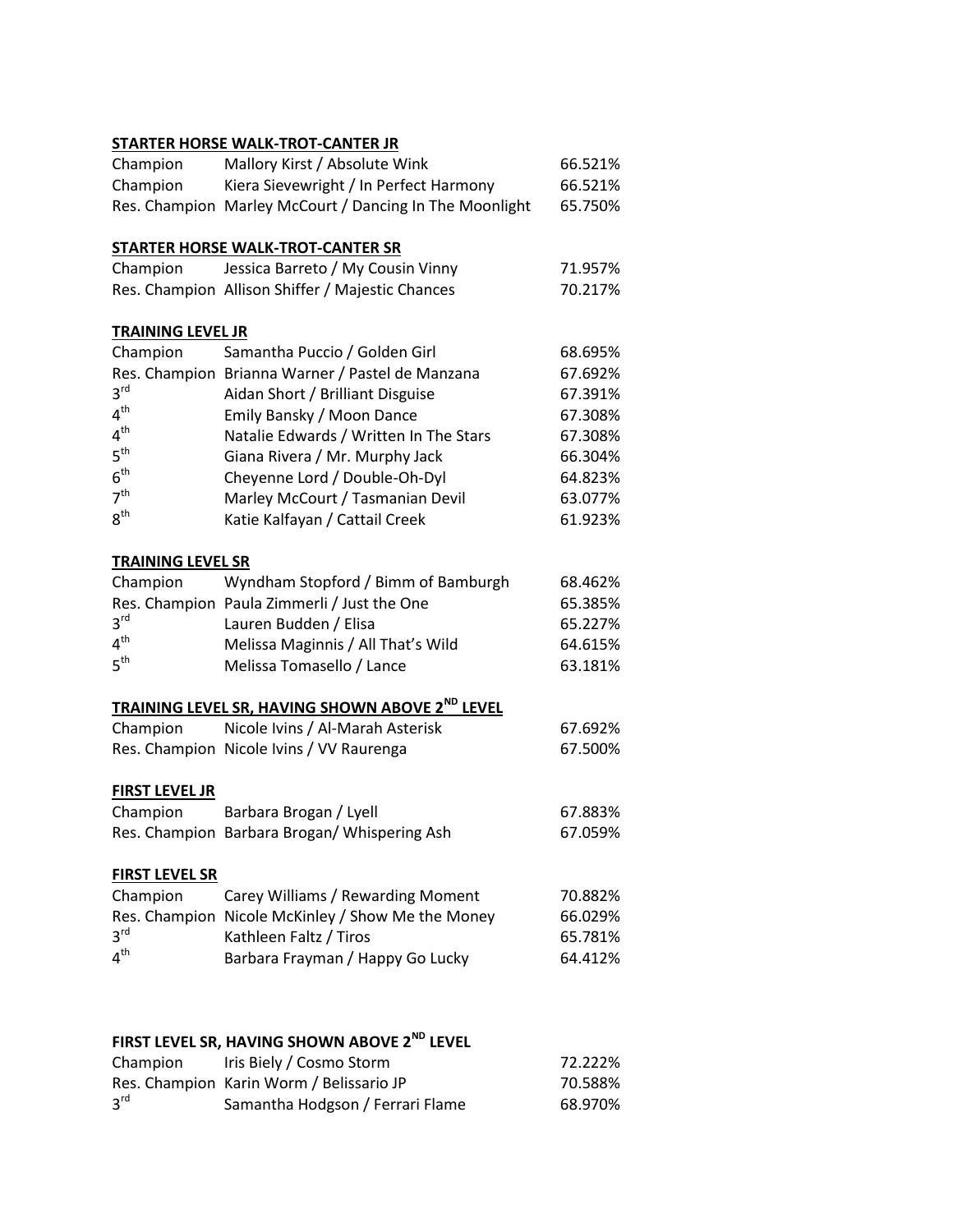| 4 <sup>th</sup><br>5 <sup>th</sup><br>6 <sup>th</sup> | Jessica Sagui / Don't Call Me Junior<br>Samantha Hodgson / FMF Champagne<br>Samantha Hodgson / Heroe REA | 68.333%<br>66.419%<br>65.000% |
|-------------------------------------------------------|----------------------------------------------------------------------------------------------------------|-------------------------------|
| <b>SECOND LEVEL SR</b>                                |                                                                                                          |                               |
| Champion                                              | Olivia Sanders / Renmore                                                                                 | 64.878%                       |
|                                                       | SECOND LEVEL SR, HAVING SHOWN ABOVE 2 <sup>ND</sup> LEVEL                                                |                               |
| Champion                                              | George Rickabaugh / Capitan de Paraiso                                                                   | 68.636%                       |
|                                                       | Res. Champion Iris Biely / To the Moon and Back                                                          | 65.454%                       |
| <b>THIRD LEVEL SR</b>                                 |                                                                                                          |                               |
| Champion                                              | Nancy Vine / Wild Memory                                                                                 | 60.303%                       |
|                                                       | THIRD LEVEL MUSICAL FREESTYLE SR                                                                         |                               |
| Champion                                              | Nancy Vine / MVR Midnight Angel                                                                          | 68.416%                       |
| PRIX ST. GEORGES SR                                   |                                                                                                          |                               |
| Champion                                              | George Rickabaugh / Don Cooper MF                                                                        | 61.970%                       |
| <b>INTERMEDIATE II</b>                                |                                                                                                          |                               |
| Champion                                              | Samantha Hodgson / Wyoming J                                                                             | 61.617%                       |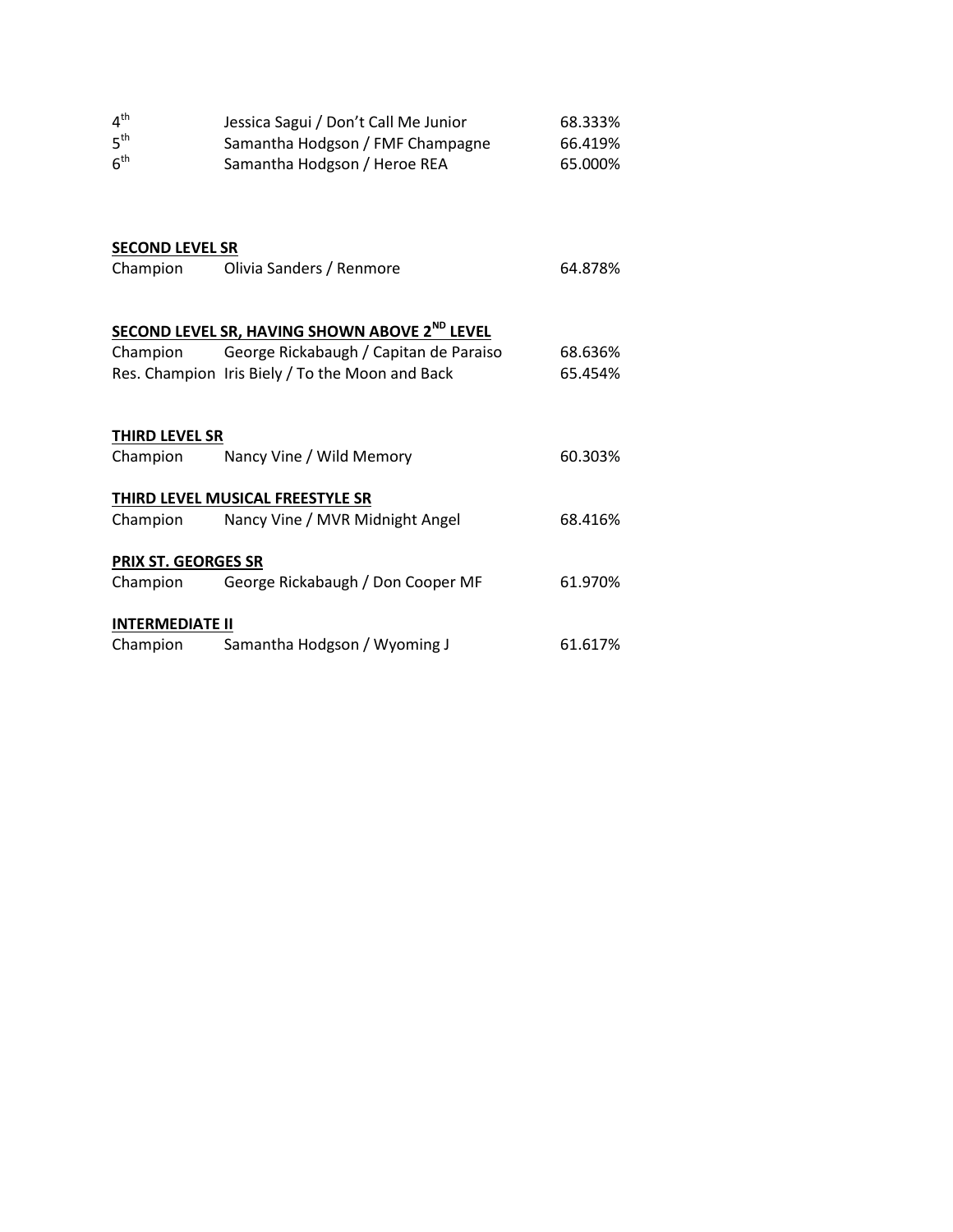# **ECRDA 2018 MASTERS AWARDS**

#### **STARTER RIDER WALK-TROT SR**

Champion Karen Foley / Buddy

#### **STARTER HORSE WALK-TROT-SR**

Champion Susan Helm / Ranger

#### **TRAINING LEVEL SR**

| Champion      | Wyndham Stopford / Bimm of Bamburgh |
|---------------|-------------------------------------|
| Res. Champion | Melissa Tomasello / Lance           |

#### **FIRST LEVEL SR**

Champion Barbara Frayman / Happy Go Lucky

#### **FIRST LEVEL SR HAVING SHOWN ABOVE SECOD LEVEL**

Champion Iris Biely / Cosmo Storm

#### **SECOND LEVEL SR HAVING SHOWN ABOVE SECOND LEVEL**

Champion Iris Biely / To The Moon And Back

#### **THIRD LEVEL SR**

Champion Nancy Vine / Wild Memory

#### **THIRD LEVEL MUSICAL FREESTYLE**

Champion Nancy Vine / MVR Midnight Angel

### **ECRDA 2018 MEDAL AWARDS**

#### **BRONZE MEDAL**

Aidan Short

#### **GOLD MEDAL**

Serena Ceylan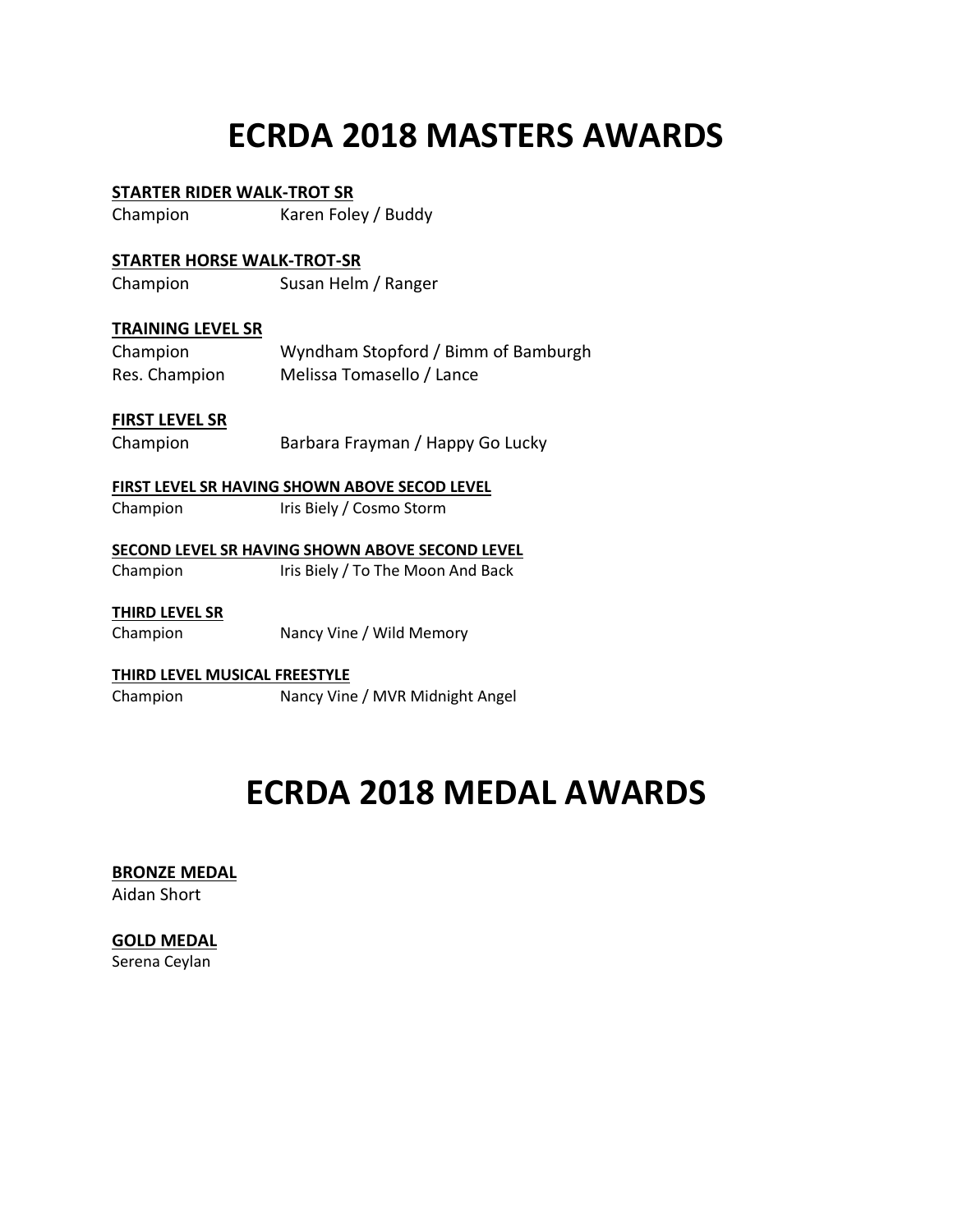## **ECRDA 2018 60% Achievement Awards**

#### **LEAD LINE WALK**

Katelyn Edwards / Rolls Royce Averi Ivins / Rolls Royce Averi Ivins/ Trix Are For Kids

#### **LEAD LINE WALK-TROT**

Maxi Krumholz / Eye of the Hurricane Maxi Krumholz / Callie

#### **STARTER RIDER WALK-TROT JR**

Mia Acerbo / Brilliant Disguise Kylie Ebner / Riley Emily Krumholz / Off To See The Wizard Lexi Neckritz / Tucker Lorelei Short / Trix Are For Kids Lorelei Short / Wiley Coyote Delaney Wiggins / Courage To Be

#### **STARTER RIDER WALK-TROT SR**

Karen Dushnik / Lucy Lauren Errickson / Matt LCO

#### **STARTER HORSE WALK-TROT SR**

Colleen Curtin-Kapigian / Romeo Danielle Don / Marquis de Coeur Barbara Frayman / Cancanier Denise Kalfayan / Yukon Sky Nicole McKinley / Euro Demon Barbara Robbins / Ricochet Kim Sakevich / Tupelo Honey

#### **STARTER RIDER WALK-TROT-CANTER JR**

Mia Acerbo / Brilliant Disguise Gorham Hudson / Fox Ridge Double Take Ana Langan / Lilac Wine Lexi Neckritz / Maldini Sophia Ramos / Controlled Chaos Lorelei Short / Brilliant Disguise Lorelei Short / Trix Are For Kids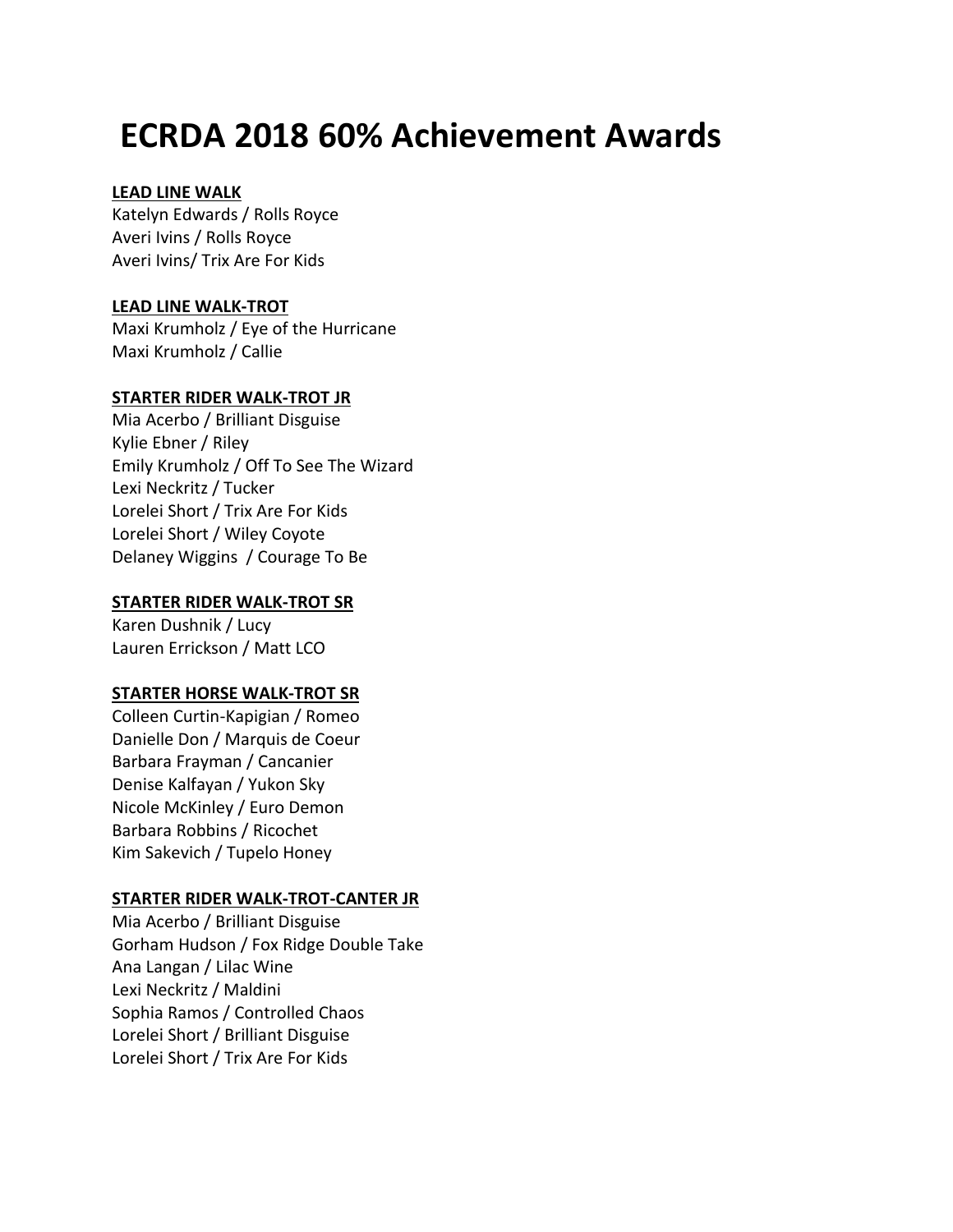#### **STARTER HORSE WALK-TROT-CANTER SR**

Carol Conner / Moon Dance Danielle Don / Marquis de Coeur Barbara Robbins / Ricochet Barbara Robbins / How's That Corona Kim Sakevich / Tupelo Honey Olivia Sanders / Sure Hit

#### **TRAINING LEVEL JR**

Barbara Brogan / Whispering Ash Marely McCourt / Trix Are For Kids Sara Wichrowski / IMA Zappy Diamond Sara Wichrowski / SB Two Timer

#### **TRAINING LEVEL SR**

David Bierly / Bluegrass Rye Cassie Eiferman / Split the Difference Cassie Eiferman / Ordained Rosalie Juliano / Burlesque TFH Nicole McKinley / Euro Demon Sarah Parnell / Budweiser Kara Sorrentino / Fathom Drive

### **TRAINING LEVEL SR SHOWN ABOVE 2ND LEVEL**

Kathy Mastragostino / Baccaria RS Alison Shiffer / C.W. Lil Barbwire

#### **TRAINING LEVEL MUSICAL FREESTYLE – JR**

Brianna Warner / Pastel de Manzana

#### **TRAINING LEVEL MUSICAL FREESTYLE SR**

Melissa Tomasello / Lance

#### **FIRST LEVEL JR**

Aidan Short / Brilliant Disguise Aidan Short / Wiley Coyote

#### **FIRST LEVEL SR**

Lauren Budden / Elisa Stacey Chepren / TJP Klein Melissa Maginnis / All That's Wild Chandelle Spargo /Louie Blu